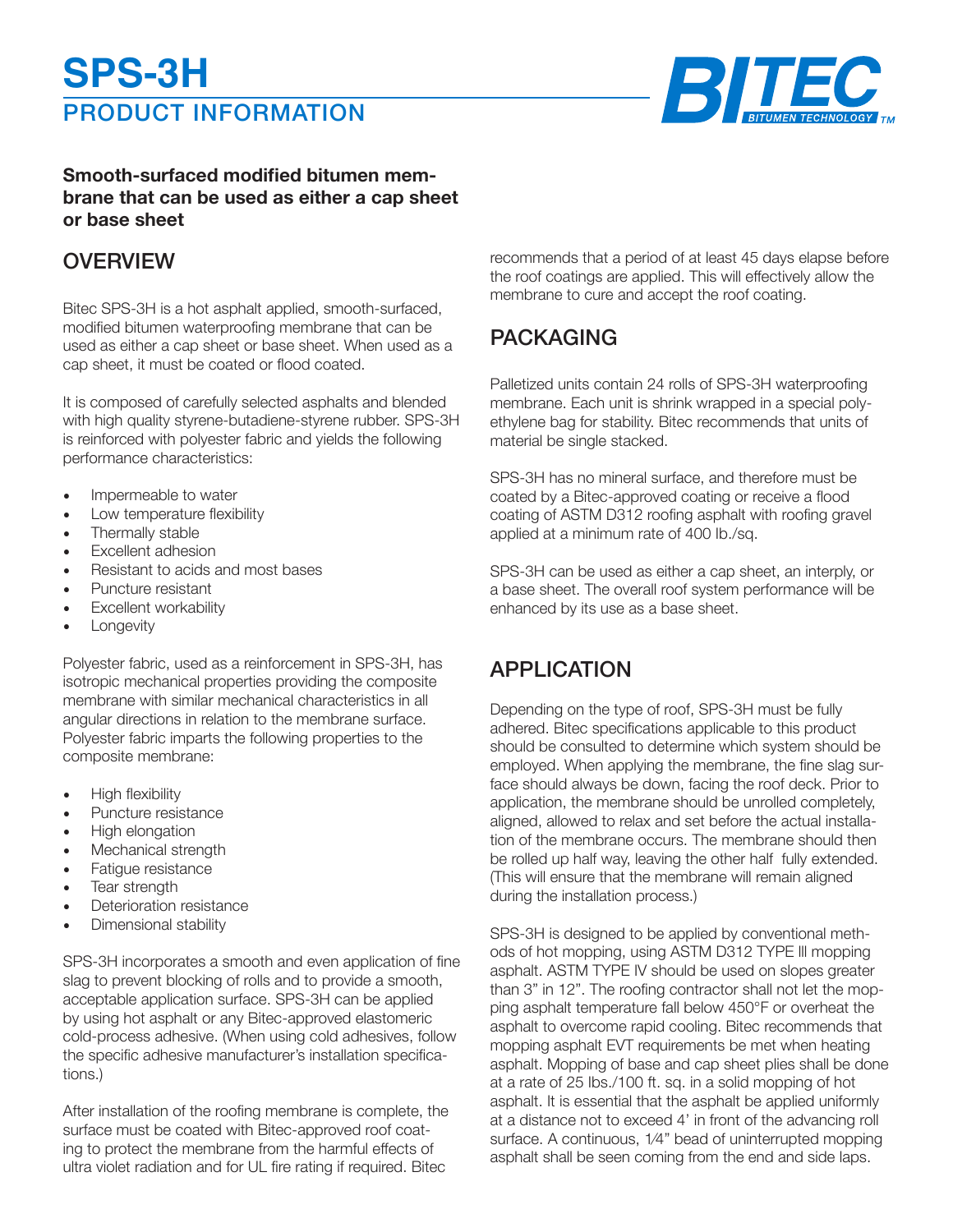# PRODUCT INFORMATION **SPS-3H**



Seams that are not fully bonded can be repaired by inserting a hot trowel between the affected seam and lightly torching. Upon removal of the hot trowel, pressure should be applied to the top ply, forcing the modified bitumen to flow out the desired distance.

All side and end laps should be a minimum of 3" and 6" respectively. If the membrane is loose laid, an area of 40" each side of the end lap should be fully bonded to the roof surface.

Bitec SBS hot-applied membranes can be installed in hot roofing asphalt or in Bitec-approved cold-process adhesives. Bitec SBS membranes are not recommended for use over coal tar or pitch roofs unless the existing deck is separated from the Bitec membrane by a minimum 1⁄2" thick, mechanically attached recovery board. Bitec does not allow the use of plastic roofer's cement with any of its membranes. As with any roofing project, good roofing practices should always be followed. Consult the Bitec specification and details book for information governing certain systems.

# TOOLS REQUIRED

Tools required to apply Bitec SPS-3H waterproofing membrane include: a roofer's kettle, lug bucket, roofer's mop, dial thermometer, spatula or round nose roofer's trowel, a roofer's knife, pair of work gloves, flat soled shoes and an ABC dry chemical fire extinguisher at the kettle and on the roof.

Before using this product, be certain that all information concerning the installation of this product and safety guidelines pertaining thereto have been read and fully understood. The application of modified membranes requires the use of explosive gas and molten asphalts, which if mishandled can and will cause personal injury and/or property damage.

# **SAFETY**

#### **Contractor**

It is the contractor's responsibility to observe all fire prevention policies and practices, to train, instruct and warn employees on the use of torching equipment. Follow OSHA and NRCA provisions for fire protection, including but not limited to those listed in OSHA 1910.151, 155, 156, 157, and 1910.1101, which apply to torch application. The contractor should be familiar with NFPA 58 "Standard for the Storage and Handling of Liquefied Petroleum Gas" and any other appropriate publications of the National LP Gas Association.

#### **Fire Department Regulations**

The contractor should be familiar with all local fire codes in his area. The contractor is responsible for obtaining all necessary permits or certificates before any work is started.

#### **Personnel**

Proper clothing should be worn at all times while installing any modified membrane. Long sleeve shirt, long pants, leather or durable flat-soled shoes and work gloves. Workmen, other than the torch operator, should be no closer than 3' from open flame.

**NOTE:** The roofing contractor and his employees are the key to success regarding safety. Safety should always be first!